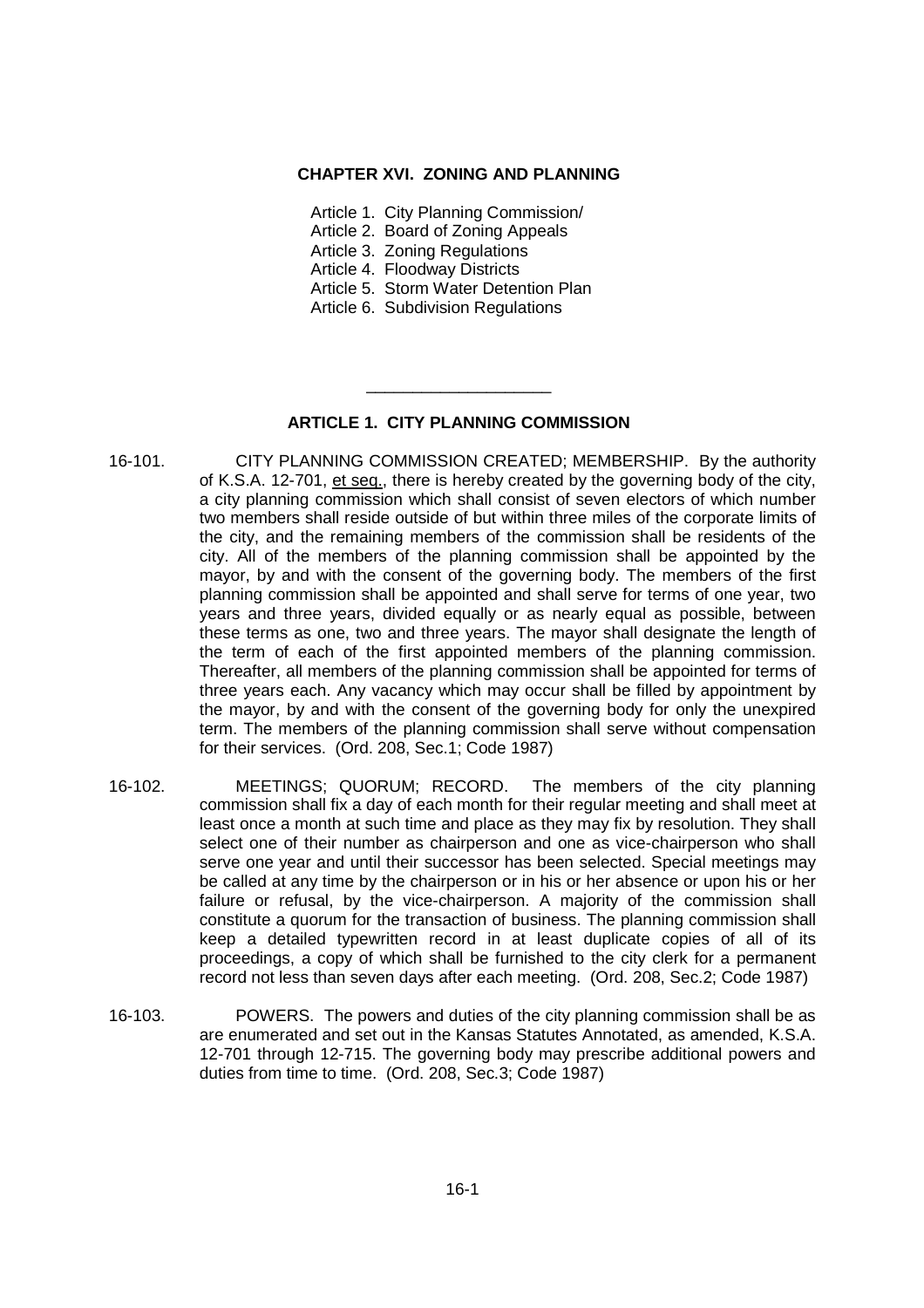- 16-104. DUTIES. It shall be the duty of the city planning commission to immediately commence all necessary action to enable it to promptly recommend to the governing body a proper division of the city into zones or districts and to recommend proper regulations and restrictions as to the location of trades and industries and regulations and restrictions concerning the alteration and repair of buildings designed for specific uses, and the uses of the land within each district or zone within the city or within three miles of the corporate limits of the city. The planning commission shall hold public hearings thereon, at such times and places as they may deem necessary and proper. Notice of public hearings shall be given in any newspaper of general circulation which may be published in the city. One publication shall be deemed sufficient, but notice shall be given not less than three days prior to the public hearing. (Ord. 208, Sec.4; Code 1987)
- 16-105. VALIDITY. Should any section of this article be held or determined to be unconstitutional or invalid, it is the intent of the governing body, that the remainder of this article would have been enacted without the unconstitutional or invalid section. (Ord. 208, Sec.6; Code 1987)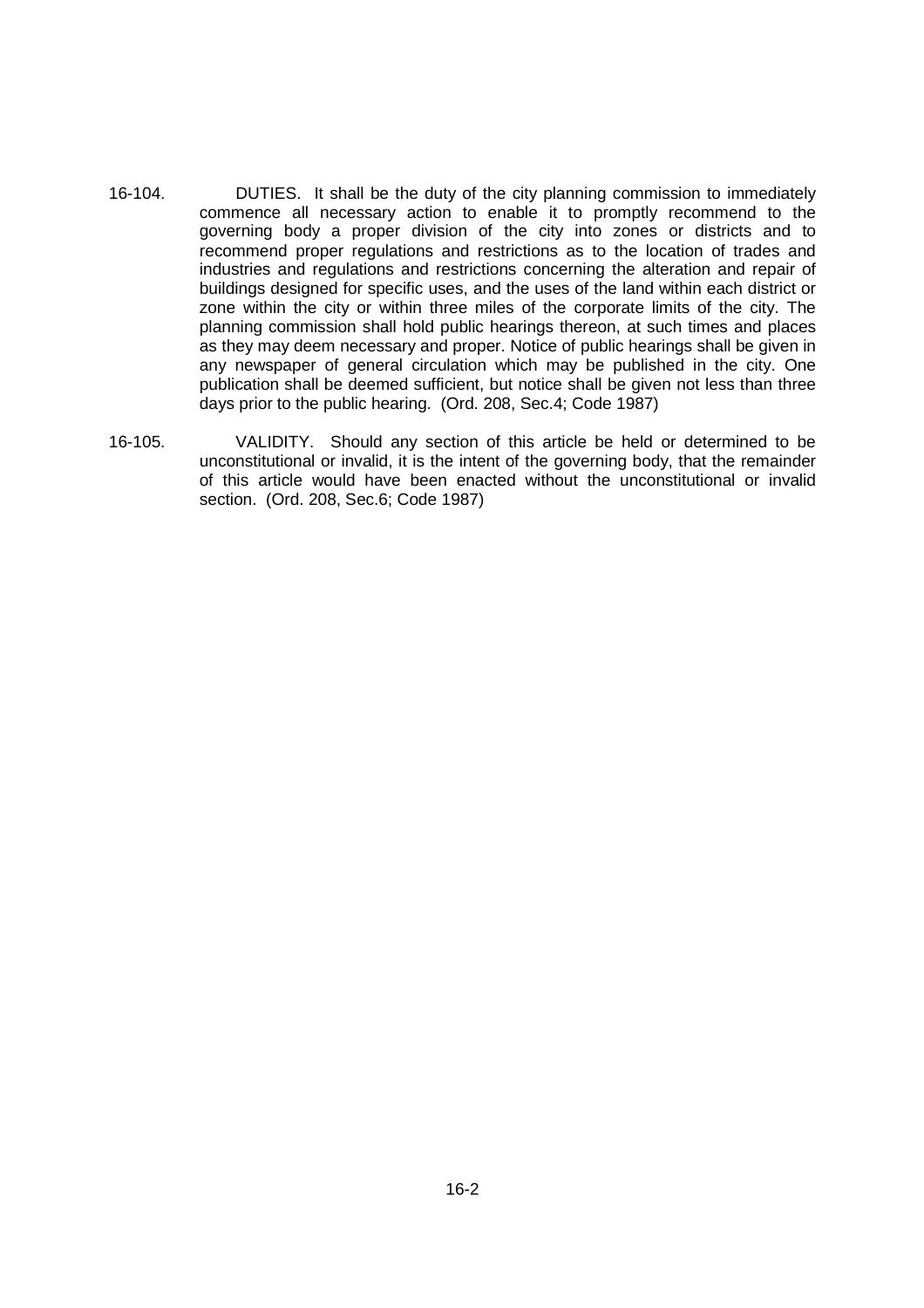#### **ARTICLE 2. BOARD OF ZONING APPEALS**

- 16-201. CREATED. A three-member Board of Zoning Appeals is created and established in accordance with the provisions of K.S.A. 12-741 et seq. and amendments thereto. (Ord. 583; Code 2017)
- 16-202. TERMS. Of the members first appointed, one shall serve for one year, one shall serve for two years, and one shall serve for three years. Thereafter, members shall serve for terms of three years each. Vacancies shall be filled by appointments for the unexpired term. All members of the Board of Zoning Appeals shall serve without compensation. (Ord. 583; Code 2017)
- 16-203. OFFICERS. The Board of Zoning Appeals shall annually elect one of its members as chair, one of its members as vice-chair, and appoint a secretary who may or may not be a member of the board. (Code 1999)
- 16-204. RULES OF PROCEDURE. The Board of Zoning Appeals shall adopt bylaws as required by K.S.A. 12-759(a). (Code 1999)
- 16-205. MEETINGS. Meetings of the Board of Zoning Appeals shall be held at the call of the chair and at such other times as the board may determine. The Board of Zoning Appeals shall keep minutes of its proceedings, showing evidence presented, findings of fact, decisions, and the vote upon each question. (Code 1999)
- 16-206. RECORDS. Records of all official actions of the Board of Zoning Appeals shall be kept in the office of the city clerk and shall be open to public inspection during reasonable office hours. (Code 1999)
- 16-207. POWERS. The Board of Zoning Appeals shall have the following powers:

(a) To hear and decide appeals where it is alleged there is an error in any order, requirement, decision or determination made by an administrative official in the enforcement of these zoning regulations.

(b) To grant exceptions to these zoning regulations on the basis and in the manner hereinafter provided.

(c) To grant variances to these zoning regulations on the basis and in the manner hereinafter provided. (Code 1999)

16-208. HEARINGS. (a) The Board of Zoning Appeals shall hear an appeal or any other matter referred to it within the time period as provided by the rules of the board.

> (b) Notice of the time, place and subject of such hearing shall be published once in the official jurisdiction newspaper at least 20 days prior to the date fixed for hearing.

> (c) A copy of the notice shall be mailed by the Secretary of the Board of Zoning Appeals to each party in interest. (Ord. 583; Code 2017)

16-209. APPEALS TO THE BOARD. (a) Appeals to the Board of Zoning Appeals may be taken by any person aggrieved, or by any officer of the city or any governmental agency or body affected by any decision of the officer administering the provisions of these zoning regulations.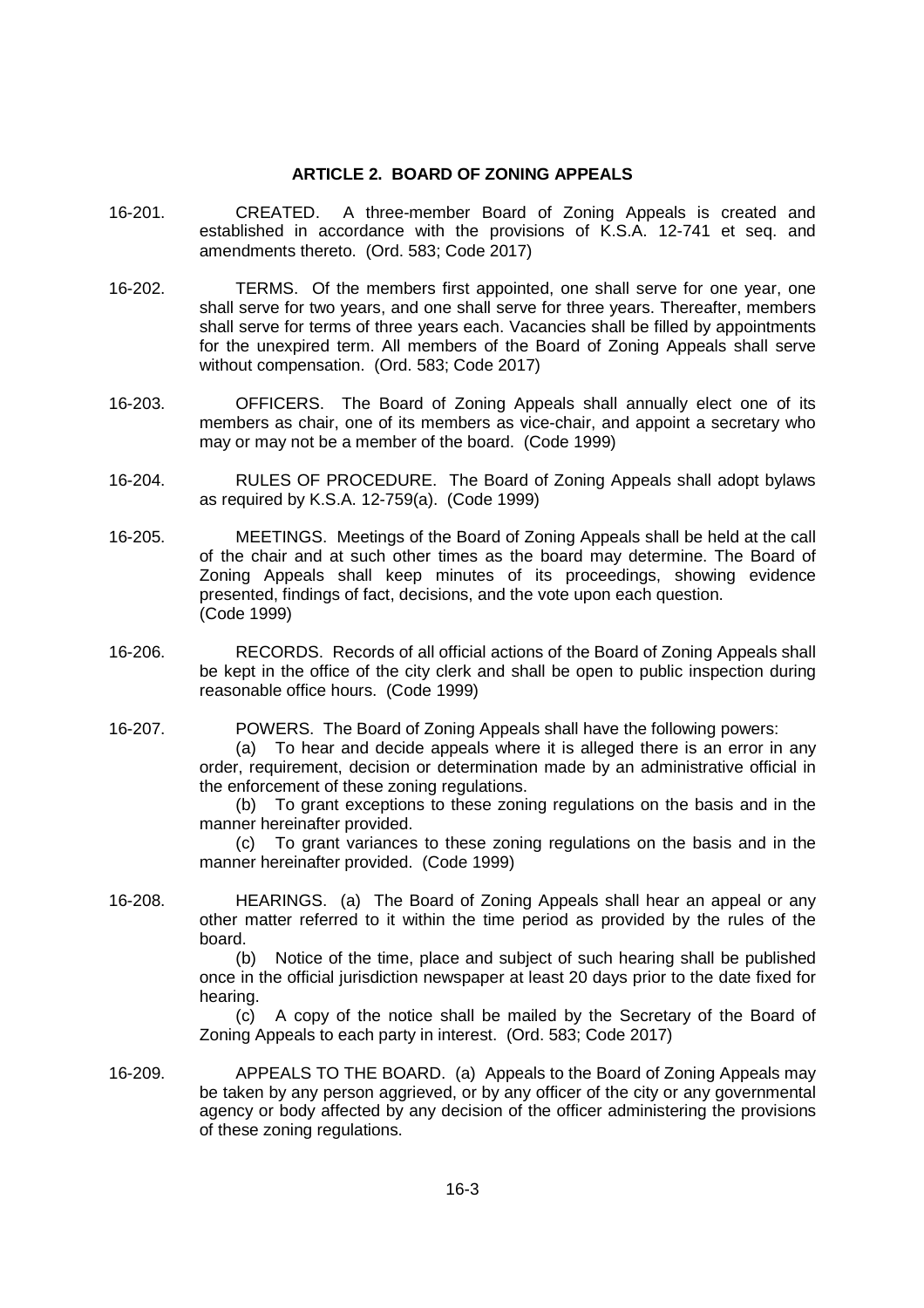(b) Such appeal shall be taken within the time as provided by the rules of the Board of Zoning Appeals, by filing a notice of appeal specifying the grounds thereof and the payment of the fee required therefore.

(c) The officer from whom the appeal is taken, when notified by the Board of Zoning Appeals or its agent, shall forthwith transmit to the board all the papers constituting a record upon which the action appealed from was taken. (Ord. 583; Code 2017)

16-210. EXCEPTIONS. (a) The Board of Zoning Appeals may grant exceptions to the provisions of these zoning regulations in those instances where the board is specifically authorized to grant such exceptions and only under the terms of such regulations.

In no event shall exceptions to the provisions of these zoning regulations be granted where the use or exception contemplated is not specifically listed as an exception in such regulations. Further, under no conditions shall the Board of Zoning Appeals have the power to grant an exception where conditions of this exception, as established in these zoning regulations by the governing body, are not found to be present. (Code 1999)

16-211. VARIANCES. In specific cases, the Board of Zoning Appeals may grant a variance from the specific terms of these zoning regulations which will not be contrary to the public interest and where, owing to special conditions, a literal enforcement of the provisions of the same will, in an individual case, result in unnecessary hardship, and provided that the spirit of these zoning regulations shall be observed, public safety and welfare secured, and substantial justice done. Such variance, however, shall not permit any use not permitted by these zoning regulations in such district. (Code 1999)

16-212. GRANT OF VARIANCES. A request for a variance may be granted upon a finding of the Board of Zoning Appeals that all of the following conditions have been met:

> (a) The variance requested arises from a condition which is unique to the property in question and which is not ordinarily found in the same zoning district; and is not created by an action or actions of the property owner or the applicant.

> (b) The granting of the variance will not adversely affect the rights of adjacent property owners or residents;

> (c) The strict application of the provisions of these zoning regulations of which variance is requested will constitute unnecessary hardship upon the property owner represented in the application;

> (d) The variance desired will not adversely affect the public health, safety, morals, order, convenience, prosperity, or general welfare; and

> (e) Granting the variance desired will not be opposed to the general spirit and intent of these zoning regulations

(Code 1999)

16-213. VARIANCE FROM THE FLOODPLAIN REGULATIONS. The Board of Zoning Appeals shall have the authority to grant variances from said floodplain regulations; provided, however, that in addition to the conditions established in this section, the Board of Zoning Appeals, in passing upon variance applications in the floodplain, shall consider those evaluations, factors, standards, and criteria specified in the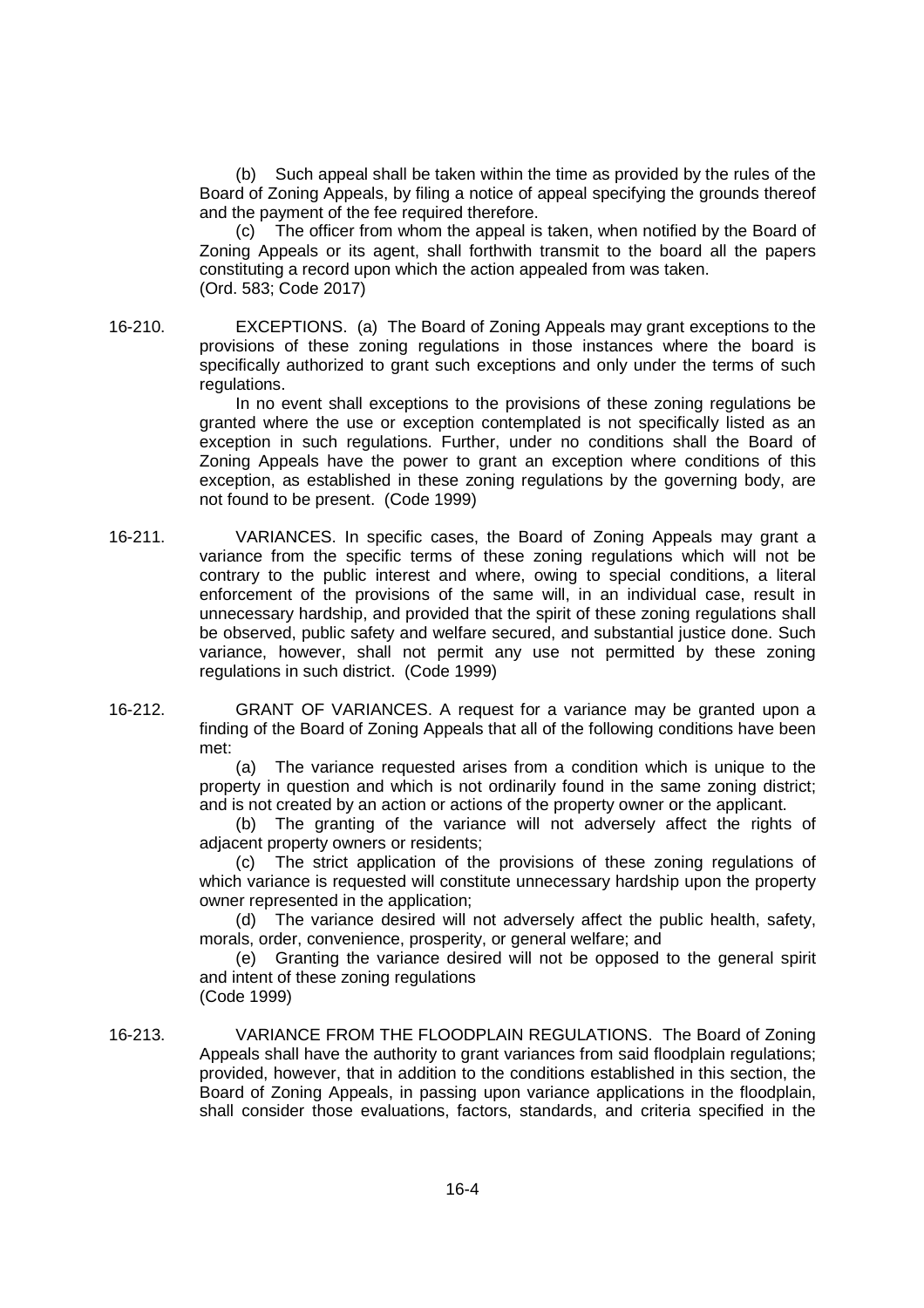City of Ogden Floodplain Regulations adopted at section 12-101 of the Zoning Regulations of the City of Ogden. (Ord. 583; Code 2017)

- 16-214. DETERMINATION OF BOARD OF ZONING APPEALS. In exercising the foregoing powers, the board of zoning appeals, in conformity with the provisions of this section may reverse or affirm, wholly or partly, or may modify the order, requirement, decision, or determination, appealed from, and to that end shall have all the powers of the officer from whom the appeal is taken, may attach appropriate conditions, and may issue or direct the issuance of a permit. (Code 1999)
- 16-215. APPEALS TO DISTRICT COURT. Any person, official or governmental agency dissatisfied with any order or determination of the Board of Zoning Appeals may bring an action in the district court to determine the reasonableness of any such order or determination. Such appeal shall be filed within 30 days of the final decision of the board. (Code 1999)
- 16-216. VALIDITY. Should any section of this Article be held or determined to be unconstitutional or invalid, it is the intent of the governing body that the remainder of this Article would have been enacted without the unconstitutional or invalid section. (Code 1999)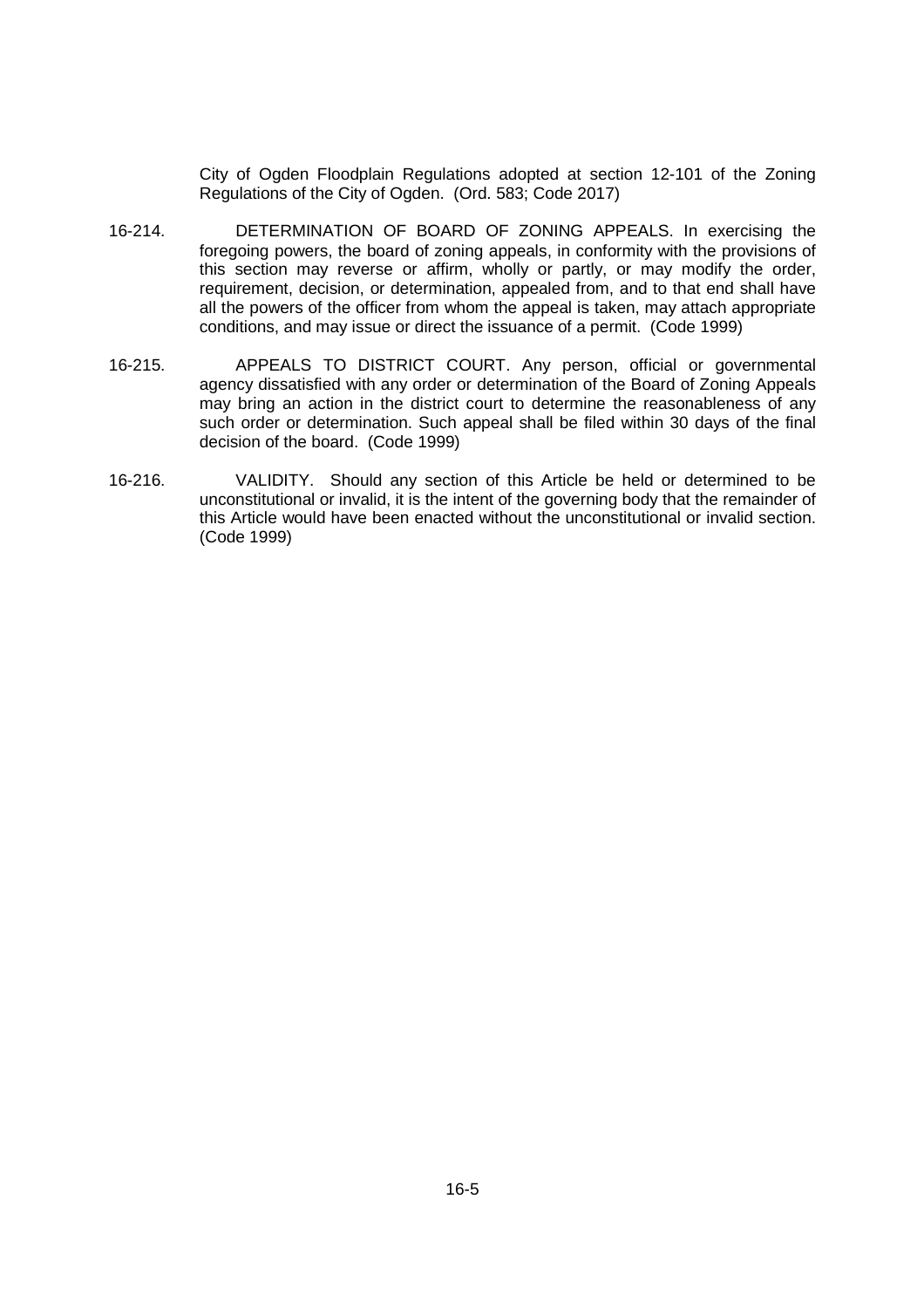## **ARTICLE 3. ZONING REGULATIONS**

16-301. ZONING REGULATIONS INCORPORATED. (a) New zoning regulations are hereby approved pursuant to K.S.A. 12-749 et seq., which govern the use of land within the corporate limits of the city.

> (b) These regulations were prepared in book form as model regulations by the city planning commission under date of July 6, 1994, following a public hearing as required by state law, and the same is hereby declared to be approved and incorporated by reference as if set out fully herein pursuant to K.S.A. 12-3301 et seq. and K.S.A. 12-3009 et seq.

> (c) No fewer than three copies of the zoning regulations, marked "Official Copy as Incorporated by reference by Ordinance No. 448" and to which there shall be attached a published copy of Ordinance No. 448, shall be filed with the city clerk to be open for inspection and available to the public at all reasonable business hours.

> (d) Pursuant to K.S.A. 12-761, the violation of any provision of the zoning regulations shall be deemed a misdemeanor and any person, firm, association, partnership, or corporation convicted thereof shall be punished by a fine not to exceed \$500 or by imprisonment, for not more than six months for each offense, or by both such fine and imprisonment, and that each day's violation shall constitute a separate offense. The governing body shall further have the authority to maintain suits or actions in any court of competent jurisdiction for the purpose of enforcing any provisions of these regulations and to abate nuisances maintained in violation thereof, and, in addition to other remedies, institute injunction, mandamus, or other appropriate action or proceeding to prevent unlawful construction, erection, reconstruction, alteration, conversion, maintenance, or use, or to correct or abate such violation, or to prevent the occupancy of any building, structure, or land. (Ord. 448, Sec. 4; Code 1999)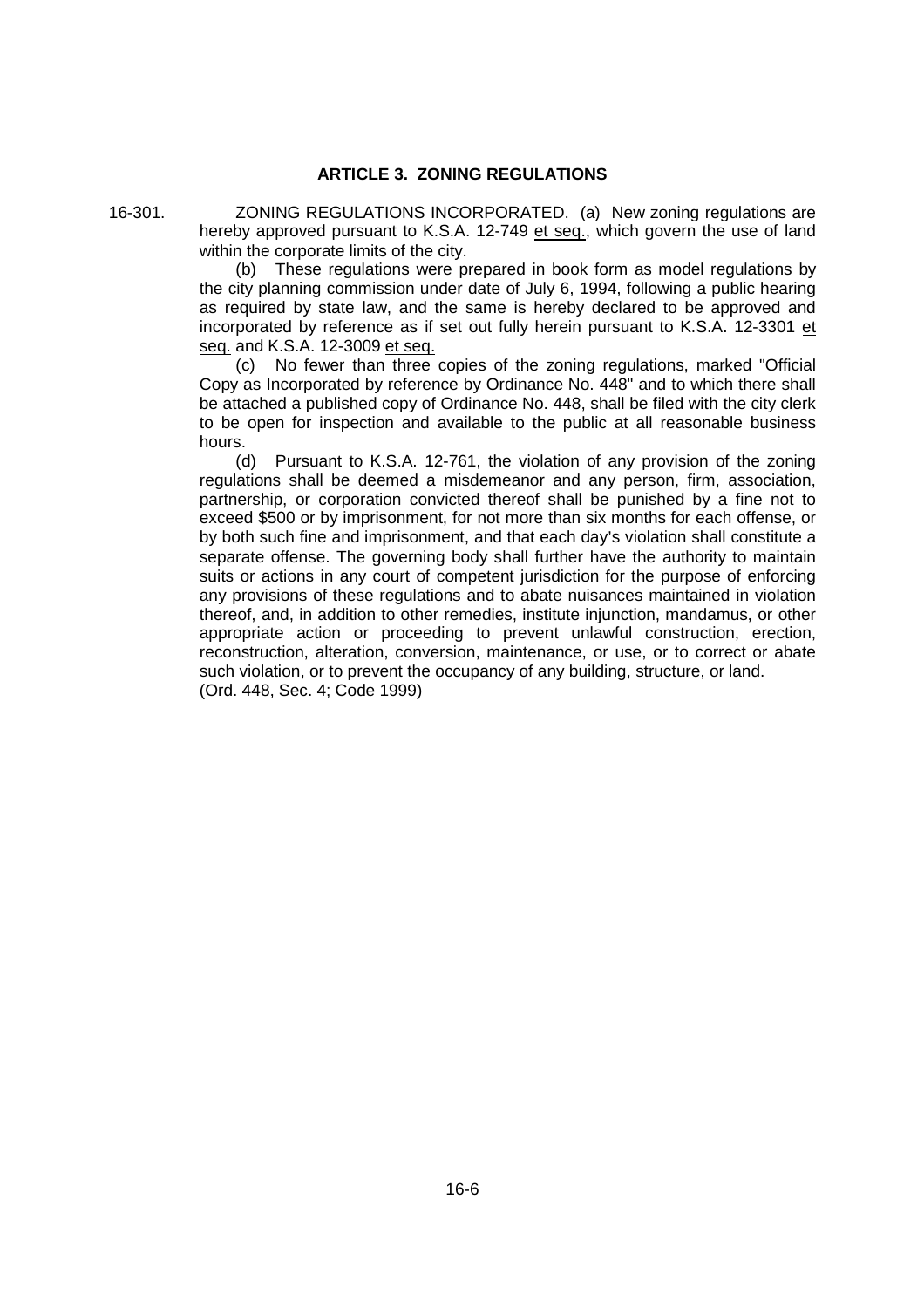#### **ARTICLE 4. FLOODWAY REGULATIONS**

16-401. REGULATIONS INCORPORATED. There is hereby incorporated by reference the "Floodplain Management Ordinance 60.3(d) Regulatory Floodway Identified prepared by the Federal Emergency Management Agency, Region VII, and approved by the Kansas Department of Agriculture, Division of Water Resources, Floodplain Management, Topeka, Kansas. One copy of said Floodplain Management Ordinance shall be marked or stamped "Official Copy as Incorporated by the Code of the City of Ogden" with all sections or portions thereof intended to be omitted or changed clearly marked to show any such omission or change, and shall be filed in the City Clerk's office and open for public inspection at all reasonable office hours. (Ord. 543; Code 2017)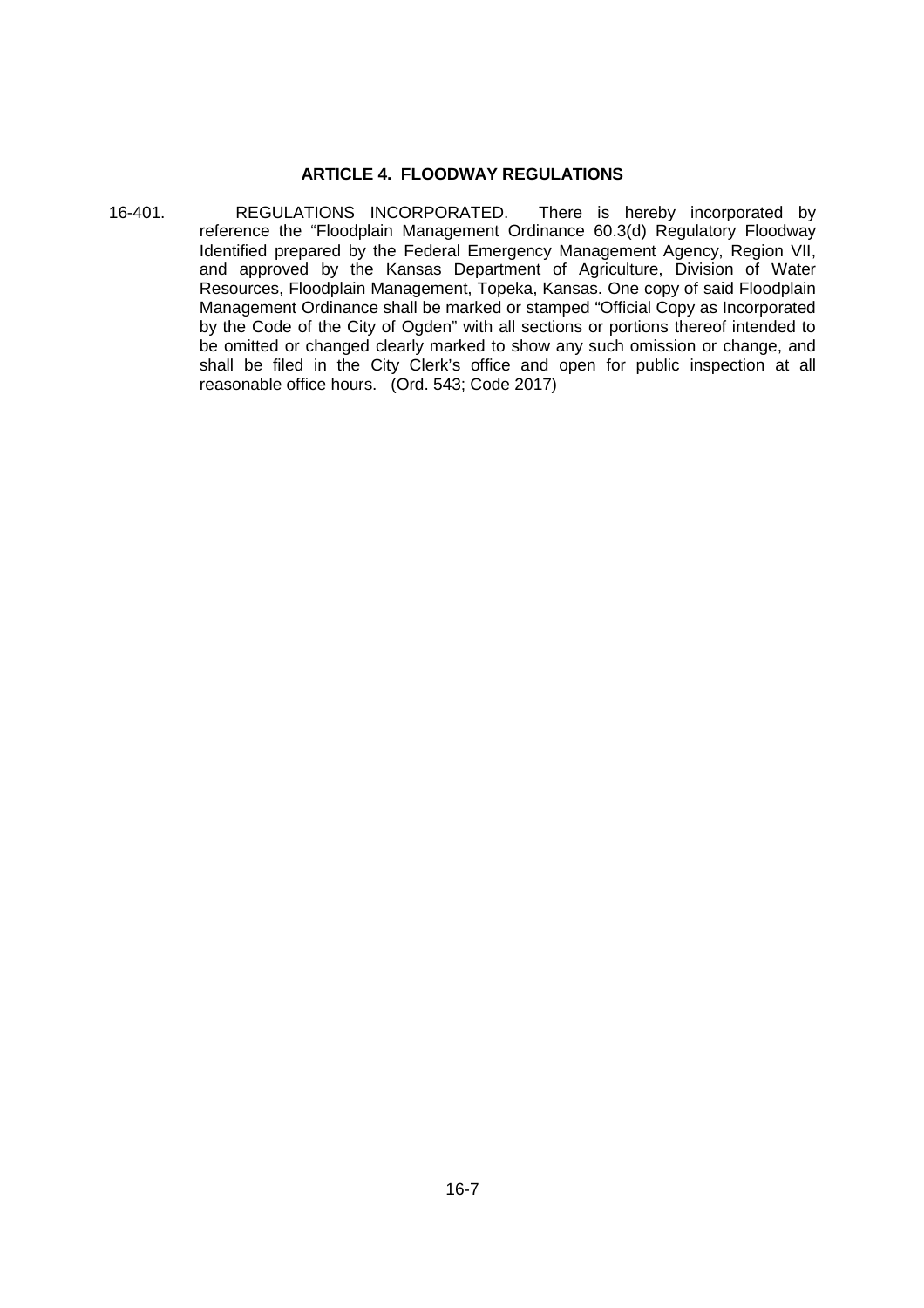## **ARTICLE 5. STORM WATER DETENTION PLAN**

16-501. PLAN INCORPORATED. There is hereby incorporated by reference, for the purpose of regulating the analysis and design of storm water detention facilities and enhancing the harmonious development within the corporate limits of the City of Ogden, Kansas, that certain document, 2005 Edition, known as the "Storm Water Detention Plan for the City of Ogden, Kansas." One copy of the Storm Water Detention Plan for the City of Ogden, Kansas shall be marked or stamped "Official copy as adopted by Ord. No. 557," to which shall be attached a copy of the ordinance, and filed with the city clerk to be open to inspection and available to the public at all reasonable hours. (Ord. 557; Code 2017)